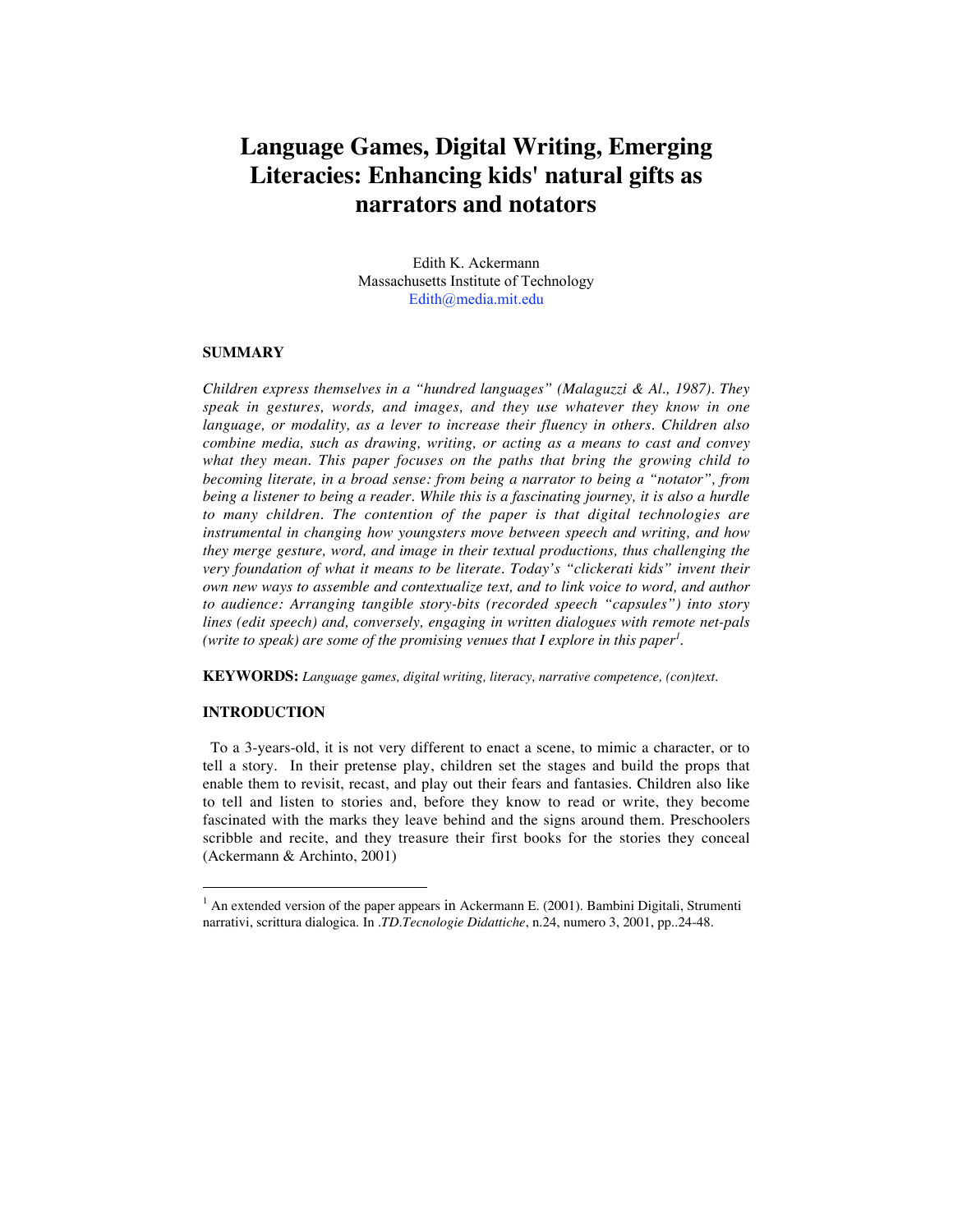Obviously, there is more to being a narrator than engaging in pretense or role play, and there is more to becoming literate than casting speech in stone or encrypting on a piece of paper the voice of the story teller (Bruner, 1984).

 Child psychologists and linguists have long studied children's ideas about—and spontaneous uses of language, both spoken and written (Bettelheim & Zelan, 1982; Bruner, 1984; Ferreiro & Teberosky, 1982; Ferreiro, 1988; Karmiloff-Smith, 1992; Sinclair, 1988). And many great educators have opened venues to help children speak "in a hundred languages" while, at the same time, learning to appreciate the benefits of 'saying it" (or playing it) within the bounds of a given medium, thus keeping "its" integrity as a means of expression, or language (Freynet, 1969; Malaguzzi & Al. 1987, 1989; Strickland & Mandel Morrow. Eds., 1989).

 The approach I propose, then, is to take a short incursion into young children's views and uses of speech and writing (or more generally enactments and notations) in different contexts, or language games. I focus on how the playful engagement in such games enhances the child's abilities to speak in "a hundred languages". I show that moving between contexts teaches a child which languages are more appropriate in which situations. I point to some of the ways in which children keep traces of meaningful events (Sinclair, 1988). Drawing from Ong's concept of secondary orality (Ong, 1982), I then gauge the potentials of digital technologies to support "literacies beyond print" (Olson, 1994). Digitally mediated transactions, I contend, provide new occasions for children to indulge in dialogic writing, or text-based speech, thus using their fascination for distant-chat as a lever to reinvent their role as writers (Lankshear, 1997). Alias, as children become increasingly infatuated with netting, mudding, SMSing, and spriting (speech-writing) they contribute entire new genres of textual productions, which, if we know how to listen, in turn help us rethink what it means to be literate! (Ackermann, 2005. In press).

The paper is divided into two sections.

In a first part, I speak to young children's natural talents as narrators and "notators", and I address some of the trade-off between speech and writing, from a child's perspective. I wonder what happens as youngsters enter school and are enticed, sometimes *the hard way,* into reading and writing. How do youngsters reconcile the competing worlds of speech and writing? How do they move from one to the other?

In a second part, I discuss some of the ways in which digital technologies can be used to help children simultaneously play, build narratives, record stories, and experiment with media. Narrative-based environments such as text-based social virtual environments, electronic puppetering, tangible story-tellers and story builders support what Ong refers to as "secondary orality", or dialogic writing, a seamless—and hopefully joyful—journey in the interstices between narration and notation, text and context, voice and word**.**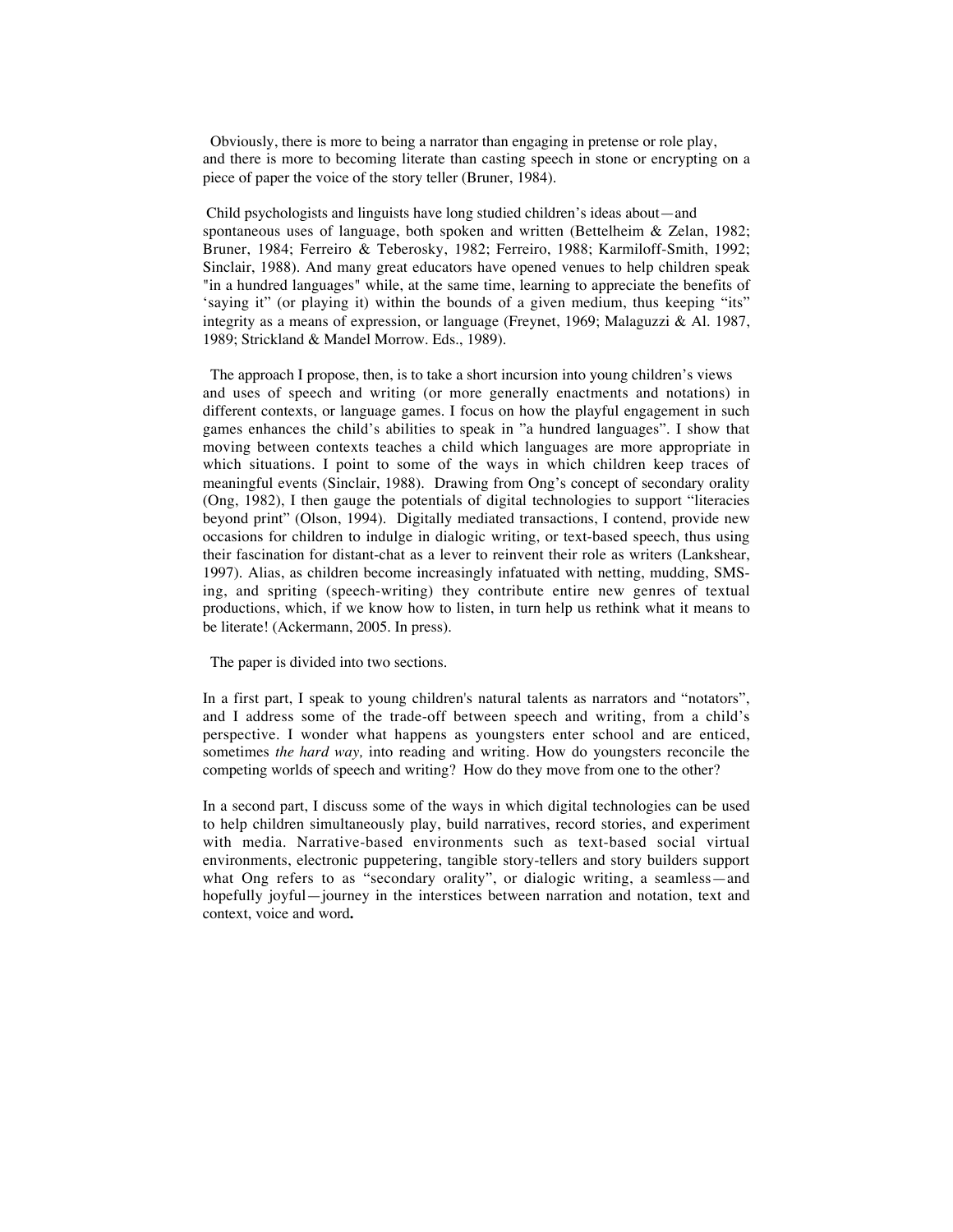## **WRITINGS BEFORE THE LETTER2**

 Children primarily use words, written or spoken, because they want to be heard. They tell their stories to those willing to listen—and they soon become silent if their gift is not received, if their words echo in a vacuum. Children also use words to evoke distant or imagined events, to elicit desired responses from those whose opinion counts, and to give and negotiate orders.

 Before they enter school, most children are fairly good *narrators* and eager *notators*. Both these competencies appear and evolve in conjunction. On the one hand, young children like to be in touch with things and in tune with people. They like to be present in the here-and-now (when and where the action happens). On the other hand, even very young children are equally eager to explore the thrills of doing things from afar, or for later uses. Preschoolers start to scribble before they know how to write, and they recite before they know how to read.

It comes as no surprise that children as young as 2 to 3 become fascinated with keeping traces and trails as they gain mobility and wonder off the world: doing so helps them retrace their paths and find their way back (Hansel und Graetel). In addition to keeping track of where they go, preschoolers also like to put their mark on any support able to register it. And early on, children develop on their own theories on what it takes for a mark to be a word, and icon, or a digit (Ferreiro, 1988).

 Speaking in a hundred languages, in sum, requires that the child achieves a viable balance between two apparently competing calls: that of remaining connected or in tune with people and things—speak or act in situ—and that of venturing off and doing things at a distance, for later uses, or to find one's way back.

## **Language games**

1

 Children's engagements in dialogic transactions are multiple and varied: from casual dinner table conversations to self-speech with imaginary companions, from bedtime story-reading/telling rituals to pretense and role-playing games with dolls and other children.

 Each context comes with its own rules and constraints, and offers unique occasions to explore the power of words. Each calls for its own level of engagement and trust that the words, spoken or written, will be heard, and used to evoke the ineffable and to elicit desired responses from interlocutors, real and fictional. Allow me to give a few examples in the form of short vignettes.

<sup>2</sup> "Writing before the letter" is the title of a paper by Ferreiro (in French: *l'ecriture avant la lettre*)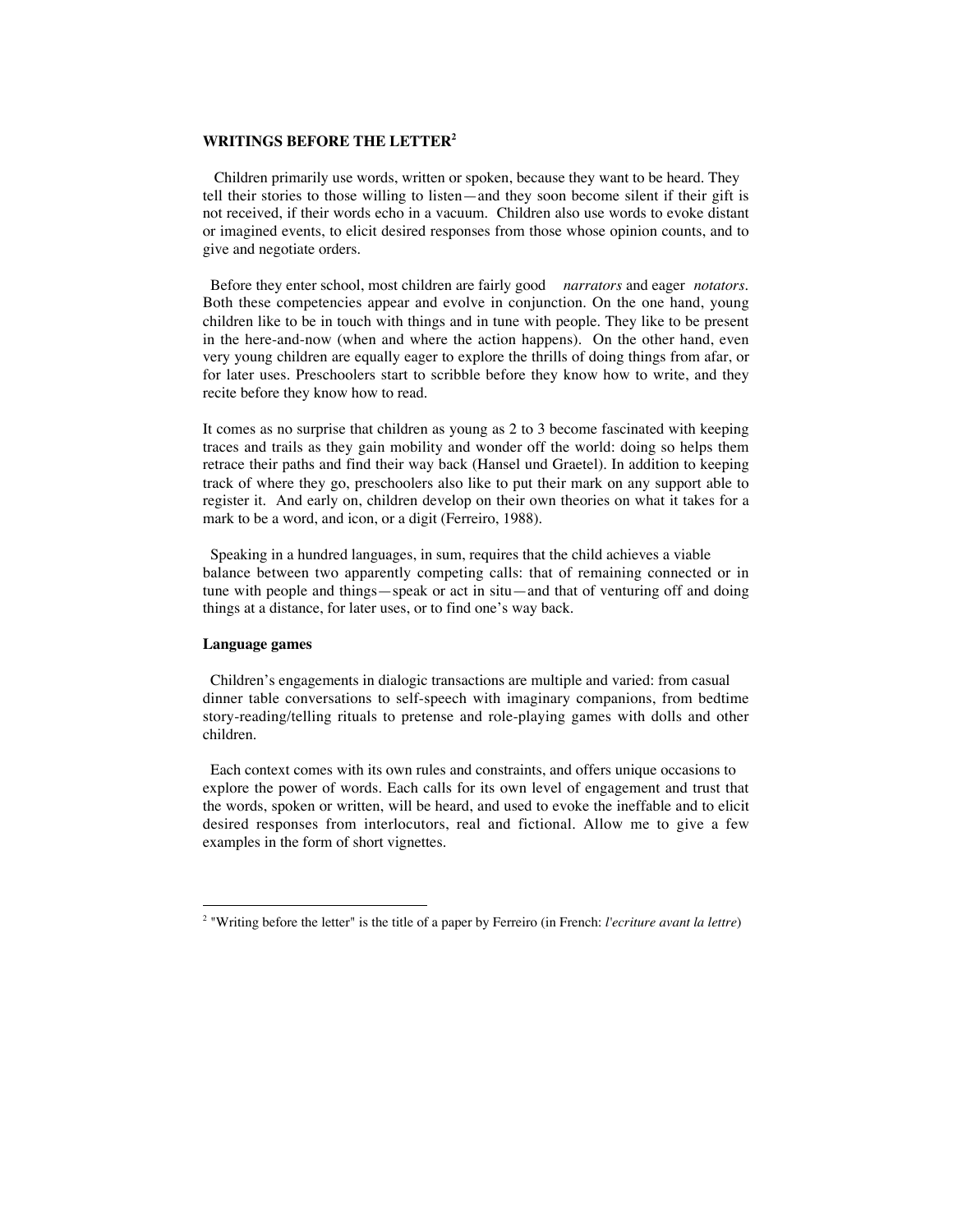- Vignette 1: To participate in a dinner table conversation requires learning a set of rules that govern who gets the floor, initiate a topic, what kinds of gestures can and can't be used, who can interrupt whom, who has the final word, where slang might be appropriate.
- Vignette 2: Playing with other children or with dolls, on the other hand, a child may well bend all the rules and conventions of the dinner-table conversation and explore the *performative* and *transformative* powers of words. The child may now use a word as a command and request that her playmates fall to the ground when she declares them dead, or that they otherwise comply when she gives them orders, giving in to her wish for omnipotence!
- Vignette 3: Story telling rituals offer yet another dialogic setting: a very special time when children, comfortably installed in their mothers lap, are guided into imaginary worlds through a combination of sounds, their mother's voice, strings of world on a page, and images. That's when children learn to recite texts they can't yet read, and to use words or images in a book as placeholders for the stories they conceal. That's when kids, as young as 3, insist: I'm gonna 'read' it to you, and start improvising by following with their finger the marks on the page. They become fascinated with pretense reading.
- Vignette 4: During the same time, around age 3, many children also engage in pretense writing and, as mentioned earlier, become fascinated with leaving traces. They scribble whenever they can, wherever they can. Their productions resemble bundles of curvy curly lines that in their minds stand for letters, words, numbers, or sentences. "Can't you see", they tell you: this [my scribble] says: "the cat". It doesn't show: the cat, it says: "the cat" (karmiloff-Smith, 1992). The children are no fools: they know the difference between a word and a picture. This doesn't mean that we, adults, will be able to tell the difference, or that they won't use both word and image, side by side, to augment their expressive power.
- Vignette 5: A bit later, starting about age 4, children start writing shopping lists, letters to friends, using onomatopeic strings of scribbles. Studies by Ferreiro and Teberosky show that these "writings before the letter" are indeed very principled to those who know how to decipher them (Ferreiro and Teberosky, 1982). Still later, starting at age 6, kids move into "invented spelling". Again, these productions may be hard to decipher to an untrained adult, but they constitute a legitimate convention as long as they are understood within a targeted audience of 'readers'. Note that it is only when children are genuinely interested in addressing their messages to a wider audience that they become eager to play the game of tightening conventions (Freinet). <sup>3</sup>

<u>.</u>

 $3$  Note 1: A more detailed presentation on the genesis of children's spontaneous appropriation and uses of writing and notations can be found in Ackermann (1990, 1992, 1993, 2001 )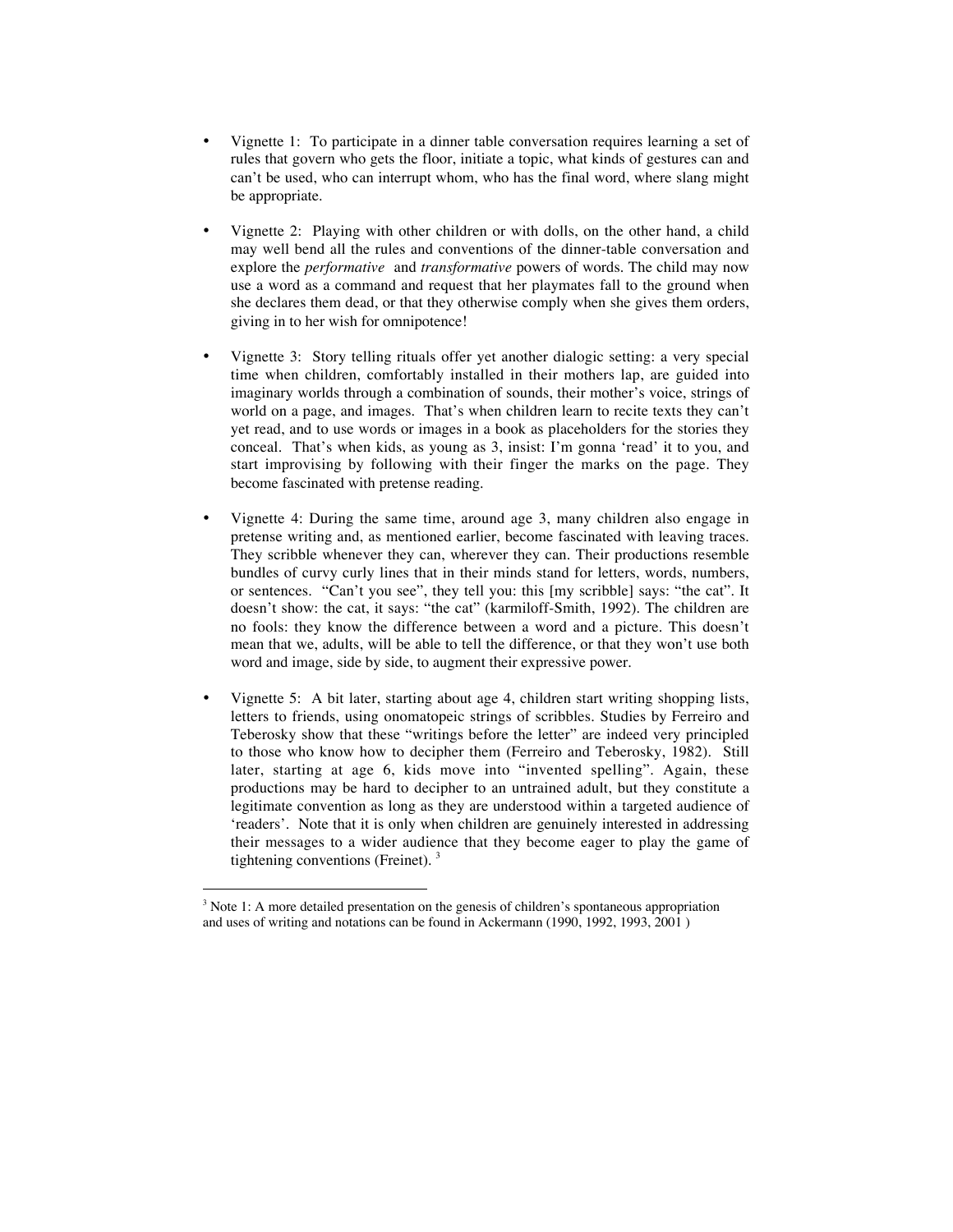Without playfully experiencing the powers of words, spoken or written, in many contexts, little incentive later on, to go through the hard work of deciphering all those enigmatic graphies cast on mute sheets of paper (Ackermann, 2001, Archinto, 2002).

#### **School literacy**

 Now, what happens to many children when enticed, sometimes the hard way, into the world of print, the silent and inert trace of their sensuous speech or playful scribbles, divorced from any dialogic context? Well, the passage can be abrupt and, contrary to widespread believe, it is especially hard for good conversationalists (Teale  $\&$  Sulzby, 1989). Many youngsters who have happily learned to ground words in speech and performance, and to modulate speech according to audiences, are suddenly at a loss. Their abilities to express themselves in "a hundred languages", picking whichever medium best captures their ideas won't suffice. In Stevenson's words: "to pass from hearing literature to reading it, is to take a great and dangerous step (...) Those who once read aloud to us sang to their own tune the books of childhood. Whereas once we can read for ourselves, we have to approach the silent inexpressive type alone" (Donaldson, 1984).

 From a child's perspective, it is perfectly legitimate to wonder, when faced with the hardships of producing or deciphering print: Why should I write it when I can say it? Why read it if I can be told? Obviously, from an adult's perspective, things look different. Adults know that access to literacy fosters personal and societal growth, and that people's ability to put the word on paper has paved the way to entirely new forms of reasoning, otherwise impossible (Olson, 1994). This is why many adults, parents and caretakers, get upset when their children question their passion for books, or challenge their views on the benefits of the printed word.

 The passage from oral to written communication, while bringing about priceless gains, also entails deep losses, often ignored by educators, researchers, or parents (Ackermann, 1990). Writing separates author from audience, audience from the site of the plot, and word from voice. Print is silent and cold. It casts speech in stone. Speech, on the other hand, is an integral part of human performance, and punctuates a narrator's action as it unfolds. Speech bridges what is said to who says it, and who says it to how it is voiced. Speech allows narrators to sing their tunes, to respond to their audiences, to be actors in a conversation (Ong, 1982).

#### **LITERACIES BEYOND PRINT**

The passage from speech to writing can be a difficult passage, not just for children who grew up in dominantly oral traditions but, closer to home, for "digital" kids who zap, surf, converse over the phone, and chat on-line with their virtual (geographically removed) net-pals. In what follows, I highlight some new forms of literacy that emerge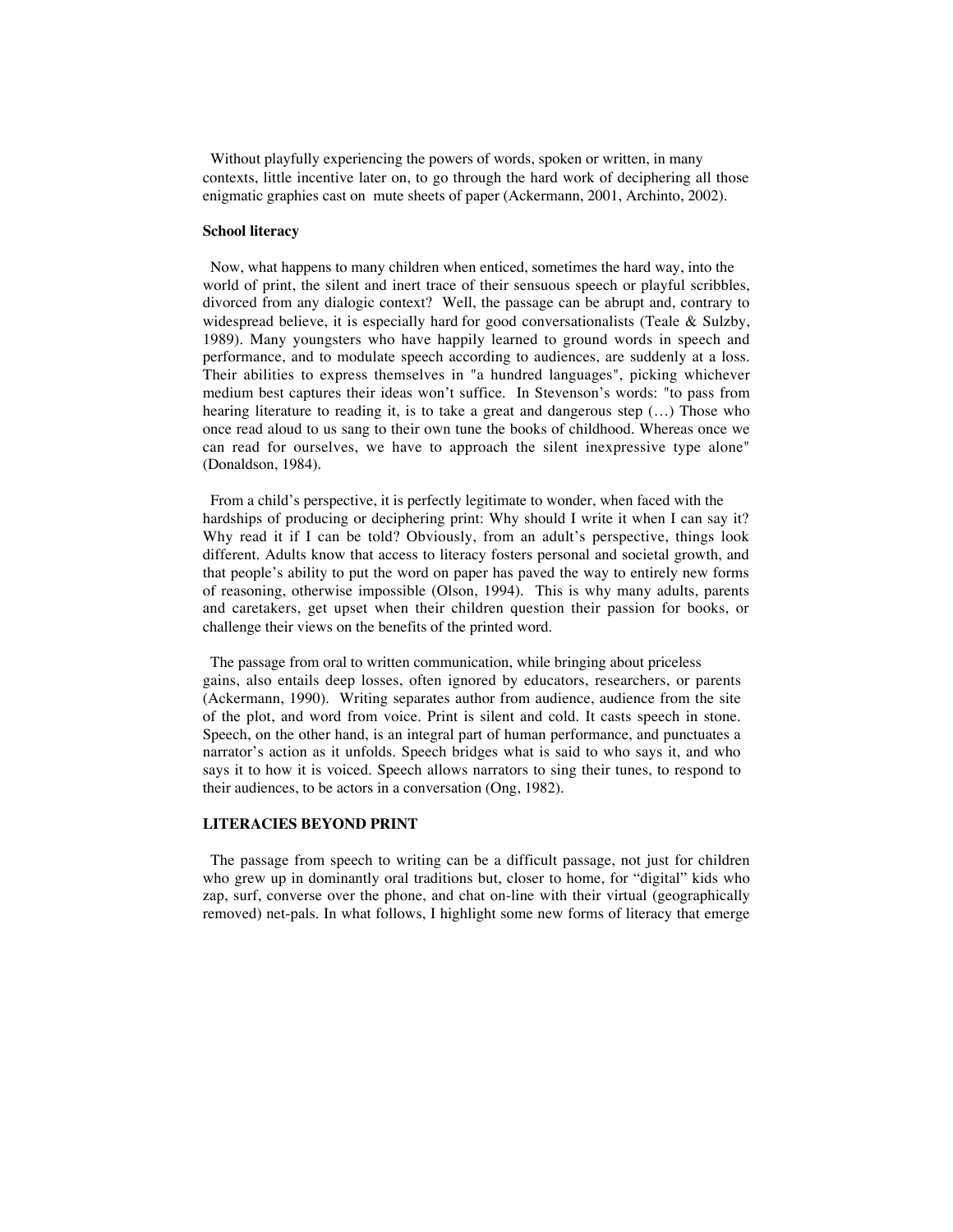from the children spontaneous interest—and growing fluency—in digital technologies. These literacies, referred to as written speech or dialogic writing, are *hybrids.* Their characteristic is to bring text back to context, utterance back to speech acts, word to voice, author back to audience.

 In a narrow sense, a text is a passage of print, or a slice of speech frozen in time and space, and largely cut of from its uses. In a broader sense, however, a text is always embedded in a dialogic context. This is why becoming literate requires an awareness of pragmatic issues, such as who "speaks" to whom, and why. This is also why, beyond syntax and semantics, being literate involves both de-contextualizing and recontextualizing "text".

 Of particular importance in this discussion is Ong's concept of *secondary orality*, "in which a new form of orality is sustained by telephone, radio, television and other electronic media that depend for their existence and functioning on writing and print (Ong, 1982).

### **Digital tools for dialogic writing**

 In the remaining sections, I speak to the potential of digital technologies as a means to foster literac(ies) beyond print, based on the concept of "secondary orality". Of particular relevance in this context are text-based story telling and role playing environments, as well as environments that enable to switch from text to voice (ex: type in words and get out sounds) and to use text as commands (ex: edit a story). All provide new ways of integrating speech and writing and navigating between oral and literate (Ong, 1982). All do so by reconnecting authors to their audiences / interlocutors, and by bringing audiences back to the site of a plot.

 To illustrate my point, I present two kinds of digital *playpens* designed to contextualize writing while, at the same time, allowing to record and/or register speech [keep track], and edit spoken or written story elements (build linear sequences of rearrangeable story-bits). Based on research by Bruckman (1999), Umaschi (1986), Umaschi, Ackermann, & Al (1998), Annany (2001), Shankar (2005), and Montemayor, Druin & Hendler (2000), these playpens are both engaging to children and help us shed light on *how* text-based and text/voice-based environments for distant-chat, storytelling and role-playing facilitate authorship through dialogic writing.

• Tangible Toys: Story-tellers, Story-builders, Story-writers, Story Readers

 In order to communicate successfully, whether through spoken or written language, children must acquire the ability to sequence story elements into a linear coherent manner (Ananny, 2001, Shankar, 2005). This, in turn, calls for elaboration spaces (playgrounds) in which the children can mess around with story elements, combining and recombining them until they form meaningful configurations (or sequences). For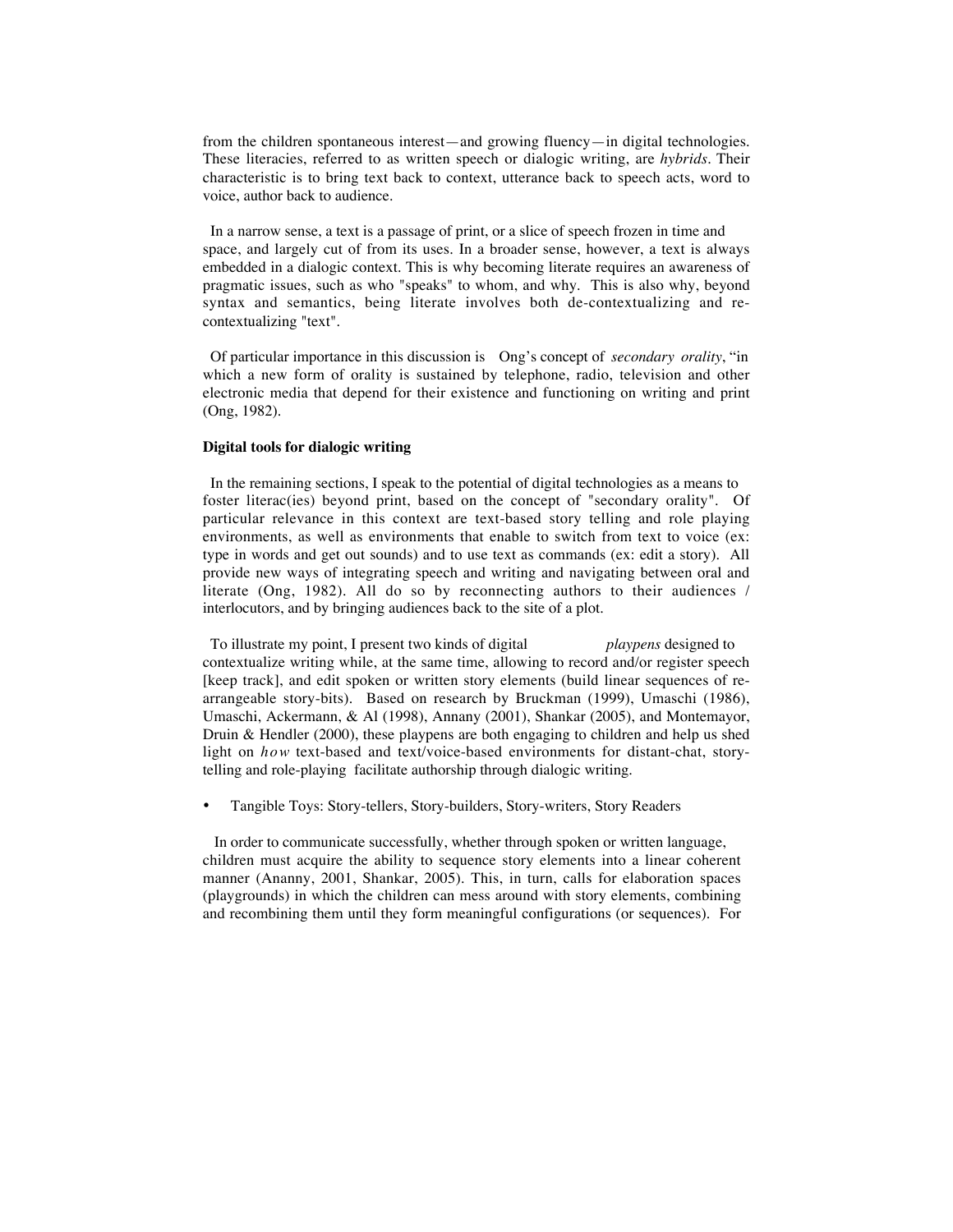younger children, the available story-fragments ["frozen speech 'capsules') gain to be tangible for the purpose of rearrangement [easy manipulation], and interactive for the purpose of responsiveness [immediate reliable feedback]. Tangible storytellers/builders/listeners/readers can help younger kids, age 3 up, to create and organize narrative events embodied in tangible building blocks, like digital tiles, images, cards. The following are two good examples of kids' tangible Tale-Tellinglike-Toys: **Tell-Tale** (Annany, 2001), Sprite (Shankar, 2005) PETS –Personal electronic teller of Stories [see in Robots for Kids. Allison Druin and James Hendler. P.73-107].

#### • Virtual Worlds: Netting, Mudding, Electronic Puppeteering

 E-mail and other on-line "messaging" services allow older kids (7 up) to join in virtual communities. Participants can send and receive messages using text editors, which allows them to compose/edit on screen, move text around by cutting and pasting, reconfigure, rearrange text. Kids can also send images, sounds, and build composits. Netting is often used in schools as a way to help kids who like to be "connected" to engage in writing. In social virtual environments, or MUDs, participants engage in anonymous role-play, enacting multiple characters, putting on different masks, exploring aspects of themselves otherwise unvealed . What's particular about MUDS, as compared with other role playing games, is the intricate connection between users and their avatars, or VR inhabitants, and the immediacy and unpredictability of other player's response to one's virtual appearance. Attached to their avatars like a puppeteer to her string puppets, players act and feel through them. Avatars are both built by the puppeteer and brought to life by her. Players can endorse multiple personae and launch them into different habitats at the same time. People's ability to put on multiple personae is not new in itself, and has its off-line equivalents in adult psychodrama and face-to-face role play. What's different in VE, is the ubiquity of self-appearances. It's like being in two "bal masqués" at once or maintaining parallel streams of conversation. Along with Turkle, I think that textbased SVE, enriched MUDS of sorts, can be used to help older children engage in playful dialogic writing with removed players under disguise.

• EX. 1: MOOSE Crossing is a text-based mud created by Amy Bruckman in which kids can converse, exchange gestures, and express emotions in real time. Kids describe places using words. They use typographic conventions like emotrons to replace physical gestures and facial expression, and they use omatopoeic expletives and often ignore spelling errors<sup>4</sup>. In Moose Crossing, words and

<u>.</u>

<sup>&</sup>lt;sup>4</sup> Note that while most adults deplore youngsters' increasing indifference to spelling errors, kids nowadays learn to spell in new ways. Like many of us, they set the spell checker of their wordprocessor on "signal" mode and fix underlined words as they write along. Sometimes they find the right spelling by themselves. Sometimes they look it up. More often than not, they learn quite a bit, and effortlessly, as a result of using a spell checker.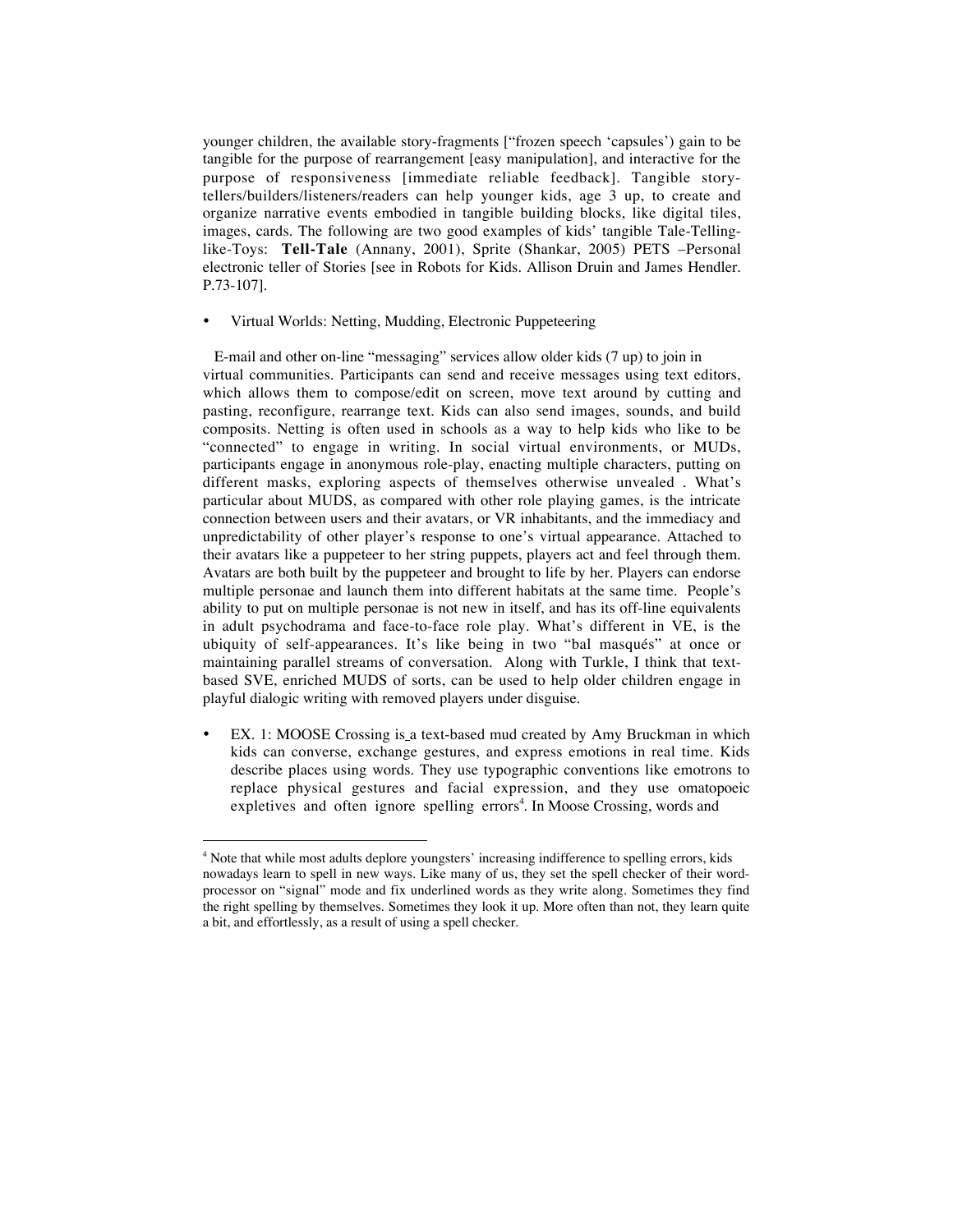programs are intimately connected. Words are used to describe things, and as commands to trigger interesting event. Words here are used as keys to trigger actions and events. Children's experiences on MOOSE Crossing take place in a web of social relations. Their writing is both multi authored, ephemeral, and a string of verbal commands to transform the world. All happens *in situ.*

• EX. 2: E-Puppets Story-writer/teller SAGE. Designed by Marina Umaschi Bers and Justine cassel at the media lab, SAGE is a digital puppet show of sorts, in which children are the users as well as designers of storytellers. They interact, through a text-to-speech conversation, with existing characters (with their repertoire of stories). They can also create their own characters. In order to create a believable storyteller, children need to situate the character in context, to plan what it will say, give some background information about its persona, create the underlying conversational structure and set the conditions in which the exchange of stories will happen. One of SAGE's characters is a soft rabbit that lives outside the sceen..

 A pilot study that Marina and I conducted at children's hospital, using Sage, has allowed us to group children's creations into three categories depending upon "What persona the narrator choose to take on", or to "embody into other characters", i.e. "what stance in the world the narrator takes. These characteristics seemed to vary with the mindset and health condition of the children.

- In direct mode, kids use first-person description, and want the rabbit to speak back to them in their own voice. The represents them to tell their stories to the world.
- In mediated mode children embody aspects of them selves into another character. They use the second-person descriptions and favor anonymous computer-voices to render "its" narration. They then interact with it.
- In differed mode, kids became playwright or choreographer of two character's interaction. They created characters who may have represented aspects of themselves that they wished to control—as if they were not me.

..The importance of voice: Children generally liked to hear their stories read by the different text-to-speech voices in the computer. Yet, moreso than in schools, some patients in the hospital who want to speak in the first person requested a way of recording the stories in their own voice.

# **TO CONCLUDE**

 $\overline{a}$ 

 Unlike the word cast on paper, digital text is configurable, recyclable, which has as a side effect to break down the classical reader-writer distinction in dramatic ways. Readers/ writers can easily add, delete, incorporate textual scribbles as part of text, reedit, rearrange paragraphs. Digital texts, in this sense, are built like a patchwork or montage: You don't need to start from scratch but you can assemble existing pieces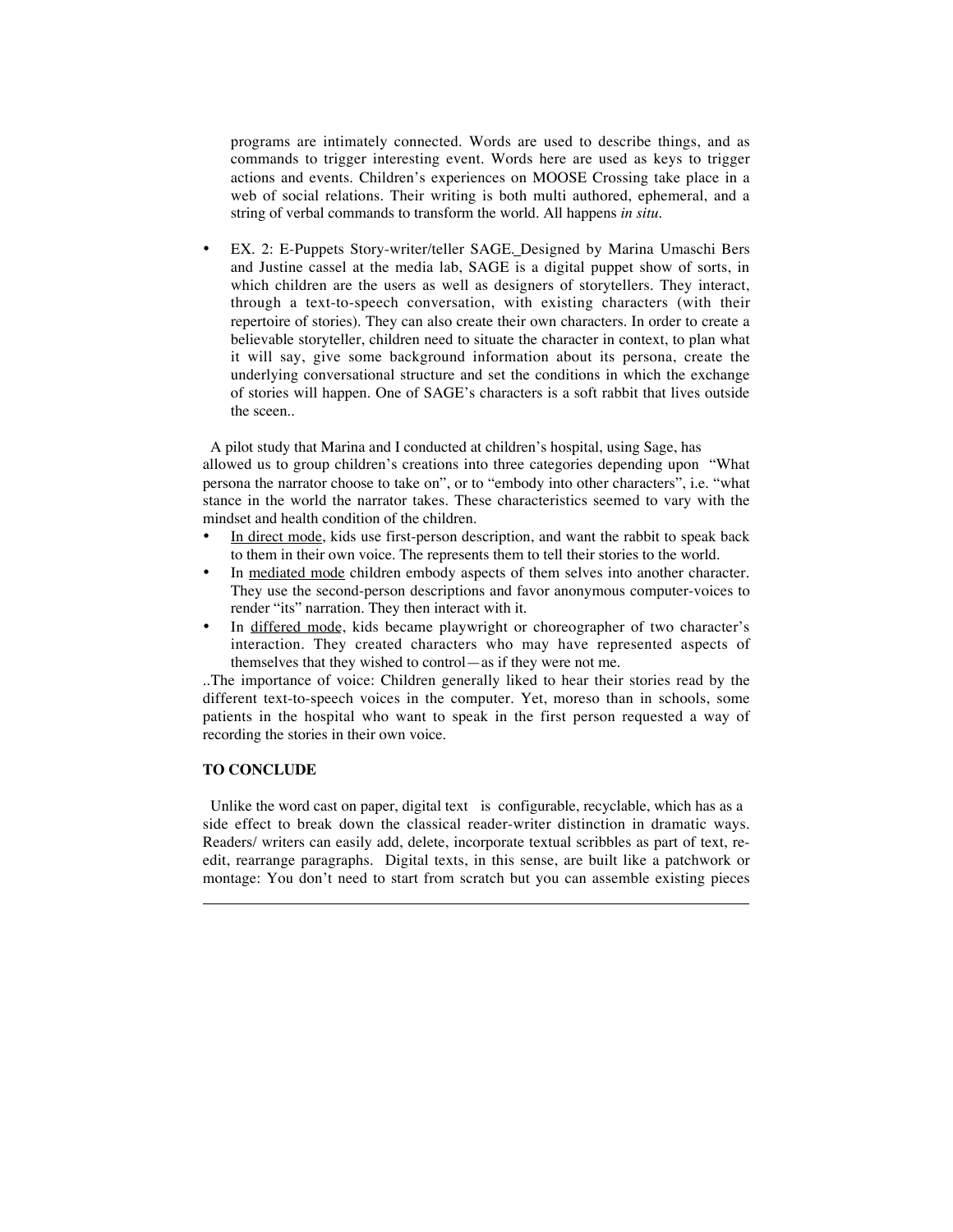and bits. As Lanham well put it: "the interactive reader of the electronic world incarnates the responsive reader of whom we make so much" (Lanham). Digital texts also allow for simultaneous processing of words, images, which can help kids express themselves in their own hundred languages…More important, digital text allows for entirely new genres of writing to emerge. Writing becomes informal, multi-authored, multi-threaded. By allowing users to incarnate multiple voices, cyber-writing re-installs the possibility for multilogues. This being said, digital alone is no warranty for enhancing young children's creative / critical reading, writing, thinking. It can only provide new occasions for exploring the bumpy road leading from spoken and written language, and bridging the gap between text and context, author and audience, words, images and sounds – in new ways.

## **BIBLIOGRAPHY**

- Ackermann, E. (2005) Noter pour penser: Du graphique au numérique. In *Proceedings, Colloque d'Angers, 2005 "Noter pour penser: approaches developpementales et pedagogiques. In Press [paper available at: edith@media.mit.edu).*
- Ackermann, E. (1990) Comment apprendre à lire si personne ne lit autour de vous?". In *Entretiens Nathan pour la Lecture* (1), Editions Nathan, Paris, pp. 237-248.
- Ackermann, E. (1992). Pour une Réappropriation de l'Ecrit: Le "Emerging Literacy Mouvement" aux USA. In *Quand l'Ordinateur Parle...Utilisation de la Synthèse Vocale dans l'Apprentissage et le Perfectionnement de la Langue Ecrite* (Sous la Direction de COHEN R.). PUF, Paris, pp 175-187.
- Ackermann, E. (1993). Systèmes de notations chez l'enfant: Leur place dans la genèse de l'écrit. In *Entretiens Nathan (3): Parole, Ecrit, Image*. Editions Nathan, Paris, pp. 51-69
- Ackermann, E., and Archinto, F. (2001). Bambini Digitali, Strumenti narrativi, scrittura dialogica. In .*TD.Tecnologie Didattiche*, n.24, numero 3, 2001, pp..24-48.
- Annany, M. (2001) *Telling Tales: Supporting written literacy with computational toys*. Unpublished Master Thesis. The M.I.T. Media Laboratory, Cambridge, MA
- Bruckman, A. (1999) *MOOSE Crossing: Construction, community, and learning in a networked virtual world for kids.* PhD Dissertation, The MIT Media Laboratory, Cambridge, MA. (http://www.media.mit.edu/~asb/MOOSE-crossing).
- Bruner, J., (1984) Language, mind, and reading. In *Awakening to litteracy* (Goelman, Oberg, & Smith. Eds.), Heinemann Educational Books, Oxford. Chap. 15, pp 193-201.
- Donaldson, M. (1984) Speech and writing and modes of learning. In *Awakening to litteracy* (Goelman, Oberg, & Smith. Eds.). Heinemann Educational Books, Oxford. pp 174-185.
- Ferreiro, E., Teberosky, A. (1982) *Literacy Before Schooling.* New Hampshire, UK: Heineman.
- Ferreiro, E. (1988) L'écriture avant la lettre. In *La production de notations chez le jeune enfant: Language, nombre, rythmes et mélodies.* (Sinclair, Ed) Paris: Puf. pp. 18-70
- Freinet, C. (1969) *Pour l'école du peuple: Guide pratique pour l'organisapion matérielle, technique et pédagogique de l'eecole populaire*. François Maspéro, Paris
- Karmiloff-Smith, A. (1992) *Beyond Modularity*. MIT Press, Cambridge, MA.
- Lanham, R. (1993). *The Electronic Word: Democracy, Technology, and the Arts*. University of Chicago Press, Chicago and London.
- Lankshear, C. (1997). *Changing Literacies.* Open University Press, Buckingham, Philadelphia.
- Luke, A. (1993b) *The Social Construction of Literacy in the Primary School*. Macmillan Education, Melbourne, Australia.